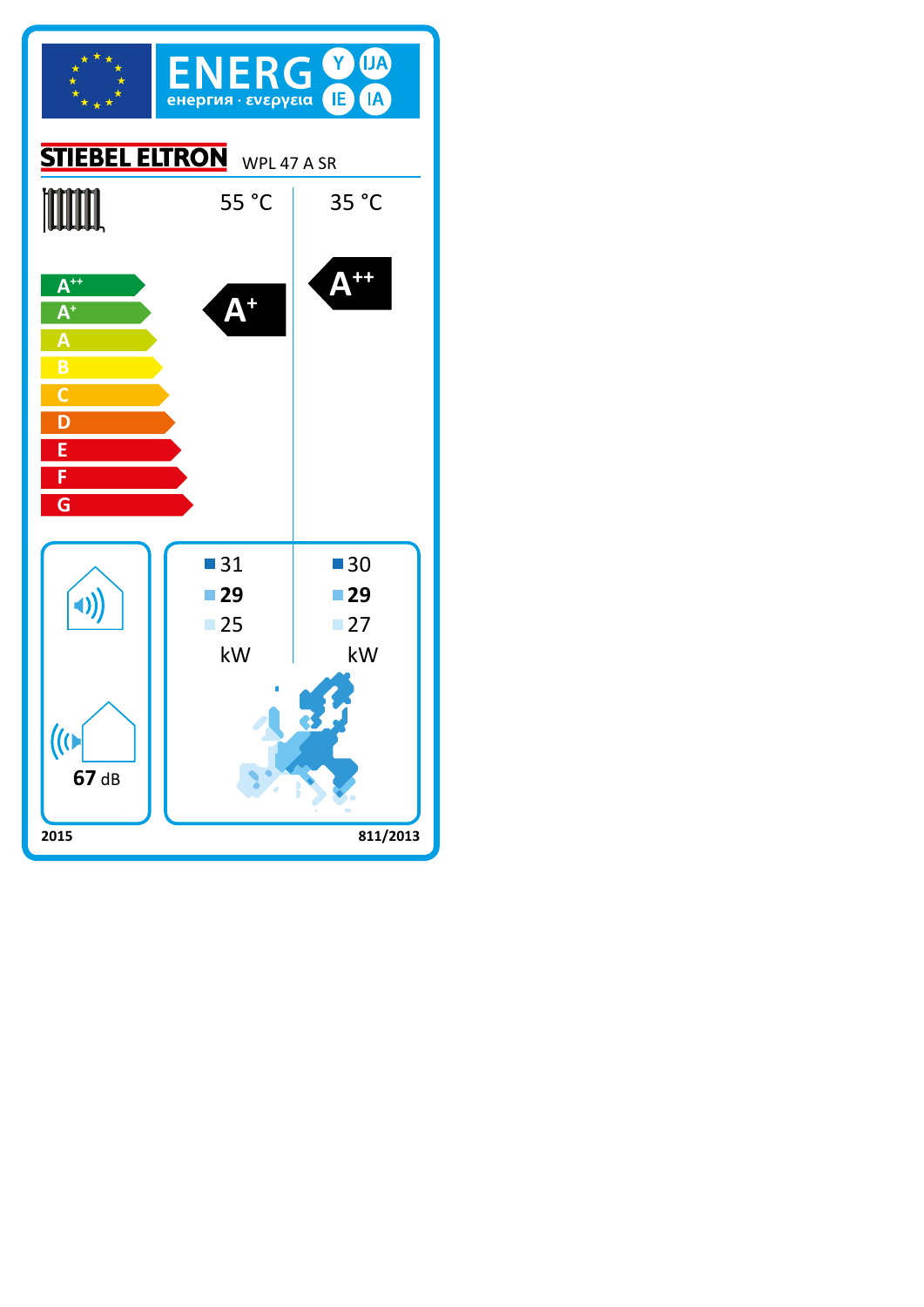|                                                                                                                 |       | <b>WPL 47 A SR</b>    |
|-----------------------------------------------------------------------------------------------------------------|-------|-----------------------|
|                                                                                                                 |       | 232125                |
| Manufacturer                                                                                                    |       | <b>STIEBEL ELTRON</b> |
| Energy efficiency class for central heating in moderate climates for<br>medium temperature applications         |       | A+                    |
| Energy efficiency class for central heating in moderate climates for low<br>temperature applications            |       | $A_{++}$              |
| Rated heating output in moderate climates for medium temperature<br>applications                                | kW    | 29                    |
| Rated heating output in moderate climates for low temperature<br>applications                                   | kW    | 29                    |
| Energy efficiency for central heating in moderate climates for medium<br>temperature applications               | %     | 113                   |
| Energy efficiency for central heating in moderate climates for low<br>temperature applications                  | %     | 151                   |
| Energy consumption of central heating in moderate climates for medium<br>temperature applications               | kWh/a | 20577                 |
| Energy consumption for central heating under moderate climatic<br>conditions, for low temperature applications  | kWh/a | 15363                 |
| Rated heating output in colder climates for medium temperature<br>applications                                  | kW    | 31                    |
| Rated heating output in colder climates for low temperature applications                                        | kW    | 30                    |
| Rated heating output in warmer climates for medium temperature<br>applications                                  | kW    | 25                    |
| Rated heating output in warmer climates for low temperature applications                                        | kW    | 27                    |
| Energy efficiency for central heating in colder climates for medium<br>temperature applications                 | %     | 110                   |
| Energy efficiency for central heating in colder climates for low<br>temperature applications                    | $\%$  | 138                   |
| Energy efficiency for central heating in warmer climates for medium<br>temperature applications                 | %     | 123                   |
| Energy efficiency for central heating in warmer climates for low<br>temperature applications                    | $\%$  | 166                   |
| Energy consumption for central heating under colder climatic conditions,<br>for medium temperature applications | kWh/a | 27346                 |
| Energy consumption for central heating under colder climatic conditions,<br>for low temperature applications    | kWh/a | 20860                 |
| Energy consumption for central heating under warmer climatic conditions,<br>for medium temperature applications | kWh/a | 10635                 |
| Energy consumption for central heating under warmer climatic conditions,<br>for low temperature applications    | kWh/a | 8367                  |
| Sound power level external                                                                                      | dB(A) | 67                    |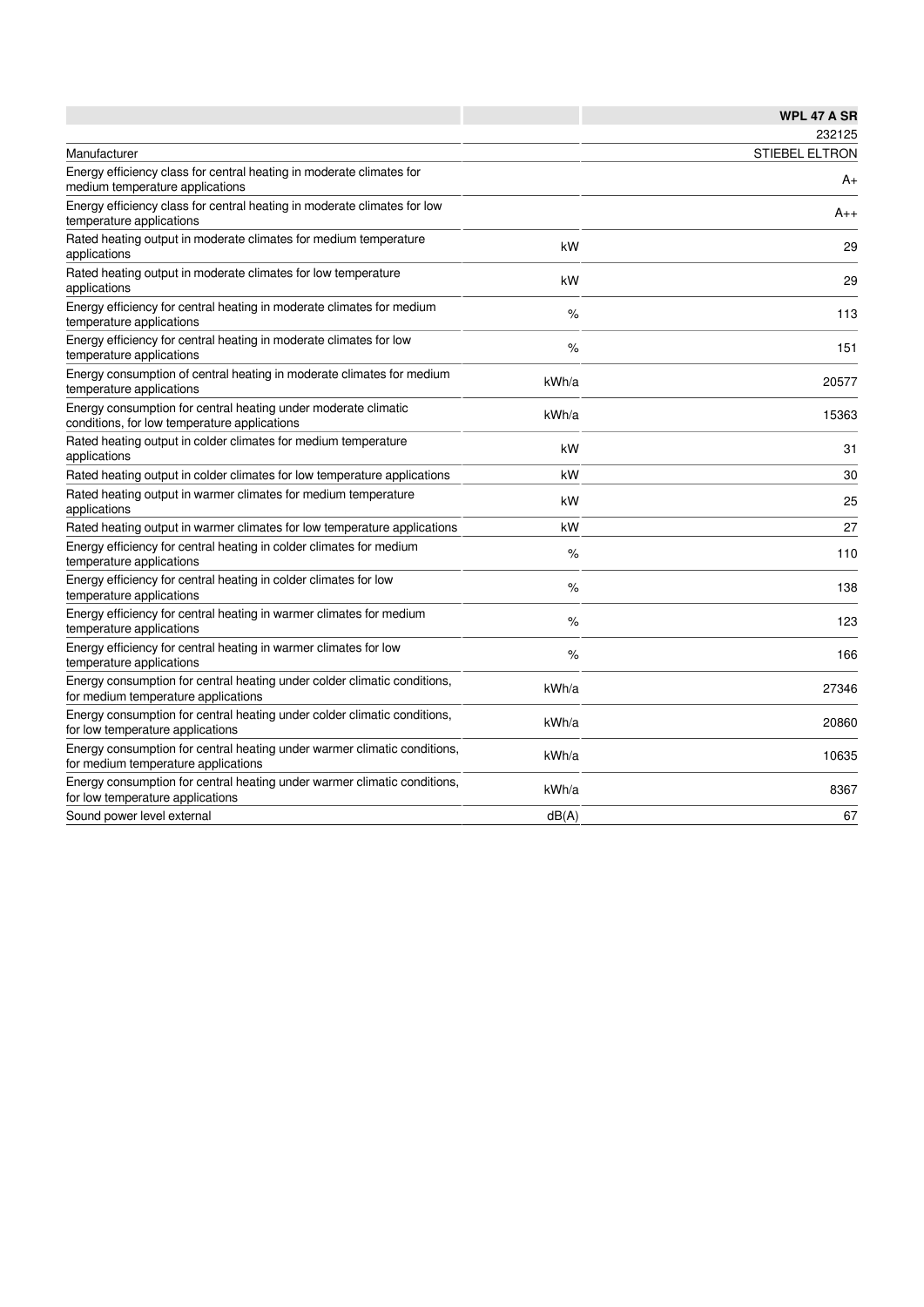



## **STIEBEL ELTRON**

WPL 47 A SR

## **TOOTAL**

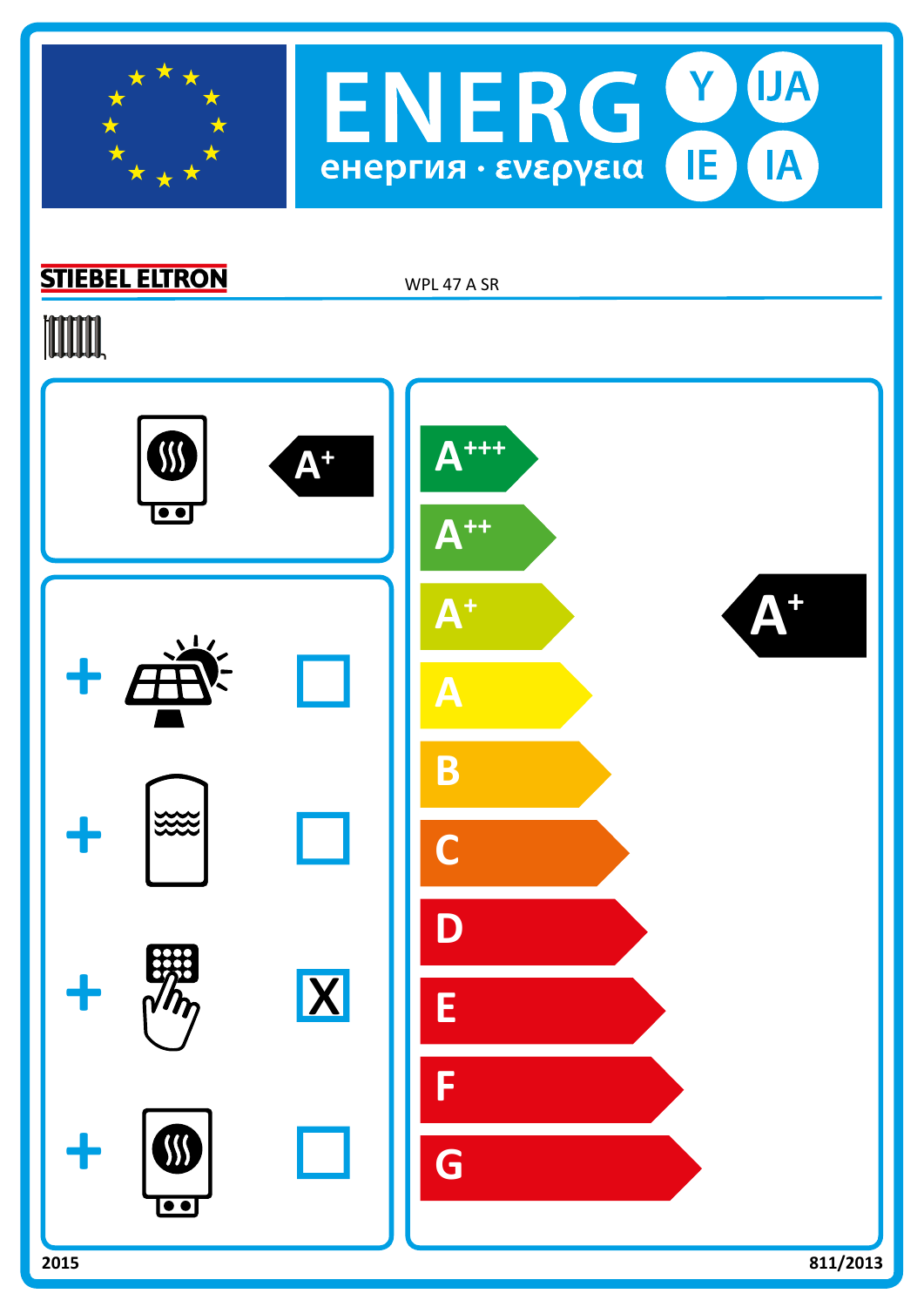|                                                                                                                                              |      | <b>WPL 47 A SR</b>    |
|----------------------------------------------------------------------------------------------------------------------------------------------|------|-----------------------|
|                                                                                                                                              |      | 232125                |
| Manufacturer                                                                                                                                 |      | <b>STIEBEL ELTRON</b> |
| Energy efficiency for central heating in moderate climates for medium<br>temperature applications                                            | $\%$ | 113                   |
| Temperature controller class                                                                                                                 |      | VII                   |
| Contribution of temperature controller to room heating energy efficiency                                                                     | $\%$ | 3,5                   |
| Room heating energy efficiency of composite system under moderate<br>climatic conditions                                                     | $\%$ | 116,5                 |
| Room heating energy efficiency of composite system under colder<br>climatic conditions                                                       | $\%$ | 113,5                 |
| Room heating energy efficiency of composite system under warmer<br>climatic conditions                                                       | $\%$ | 126,5                 |
| Value of differential between room heating energy efficiency under<br>moderate climatic conditions and that under colder climatic conditions | $\%$ | 3                     |
| Value of differential between room heating energy efficiency under<br>warmer climatic conditions and that under moderate climatic conditions | $\%$ | 10                    |
| Energy efficiency class for central heating in moderate climates for<br>medium temperature applications                                      |      | $A+$                  |
| Room heating energy efficiency class of composite system under<br>moderate climatic conditions                                               |      | $A+$                  |